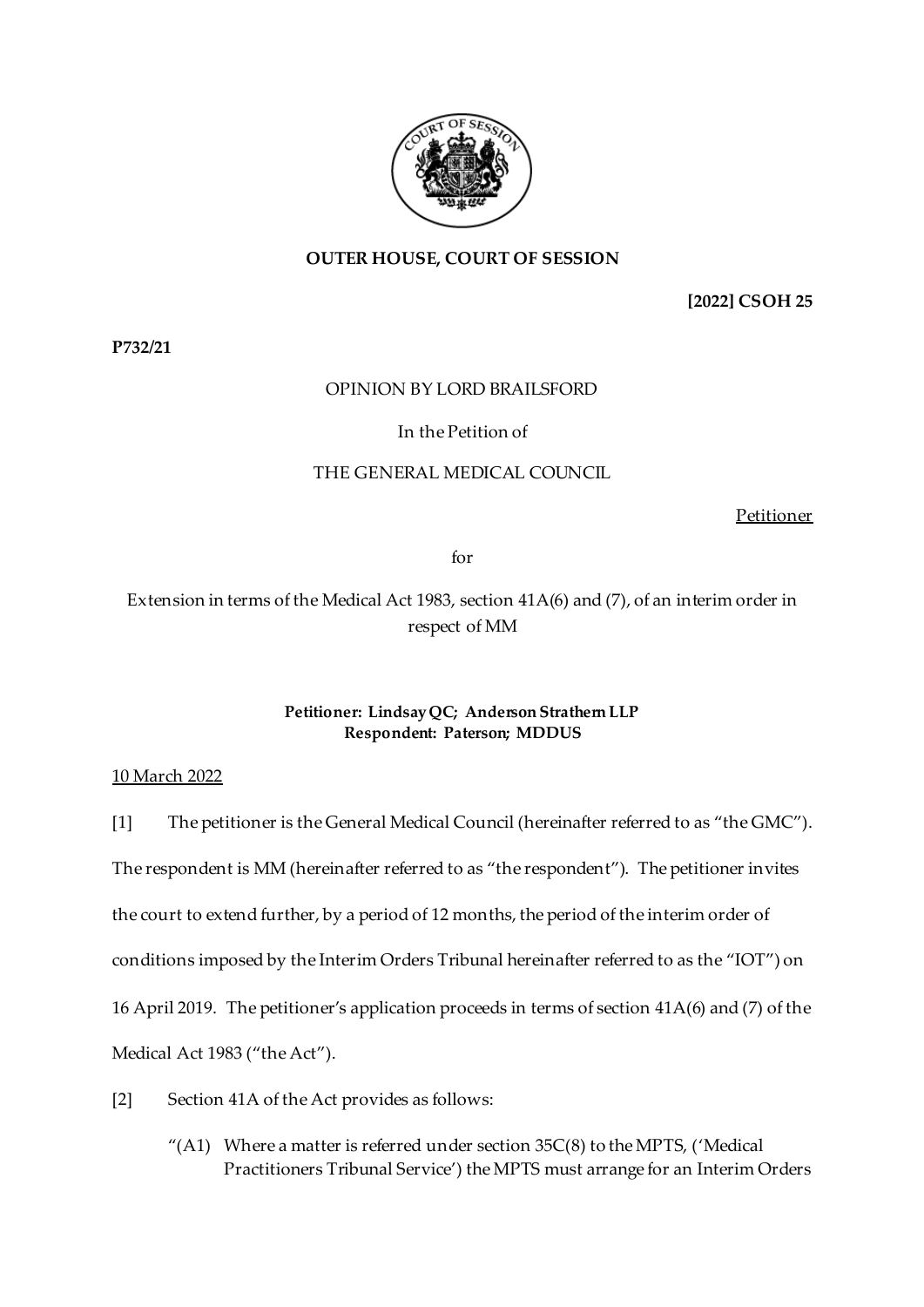Tribunal or a Medical Practitioners Tribunal to decide whether to make an order as mentioned in that provision.

- (1) Where an Interim Orders Tribunal or a Medical Practitioners Tribunal in arrangements made under subsection (A1), or a Medical Practitioners Tribunal on their consideration of a matter, are satisfied that it is necessary for the protection of members of the public or is otherwise in the public interest, or is in the interests of a fully registered person, for the registration of that person to be suspended or to be made subject to conditions, the Tribunal may make an order—
	- (a) that his registration in the register shall be suspended (that is to say, shall not have effect) during such period not exceeding eighteen months as may be specified in the order (an 'interim suspension order'); or
	- (b) that his registration shall be conditional on his compliance, during such period not exceeding eighteen months as may be specified in the order, with such requirements so specified as the Tribunal think fit to impose (an 'order for interim conditional registration').
- (2) Subject to subsection (9) below, where an Interim Orders Tribunal or a Medical Practitioners Tribunal have made an order under subsection (1) above, an Interim Orders Tribunal or a Medical Practitioners Tribunal —
	- (a) shall review it within the period of six months beginning on the date on which the order was made, and shall thereafter, for so long as the order continues in force, further review it—
		- (i) before the end of the period of six months beginning on the date of the decision of the immediately preceding review; or
		- (ii) if after the end of the period of three months beginning on the date of the decision of the immediately preceding review the person concerned requests an earlier review, as soon as practicable after that request; and
	- (b) may review it where new evidence relevant to the order has become available after the making of the order.
- (3) Where an interim suspension order or an order for interim conditional registration has been made in relation to any person under any provision of this section (including this subsection), an Interim Orders Tribunal or a Medical Practitioners Tribunal may, subject to subsection (4) below—
	- (a) revoke the order or revoke any condition imposed by the order;
	- (b) vary any condition imposed by the order;
	- (c) if satisfied that to do so is necessary for the protection of members of the public or is otherwise in the public interest, or is in the interests of the person concerned, replace an order for interim conditional registration with an interim suspension order having effect for the remainder of the term of the former; or
	- (d) if satisfied that to do so is necessary for the protection of members of the public, or is otherwise in the public interest, or is in the interests of the person concerned, replace an interim suspension order with an order for interim conditional registration having effect for the remainder of the term of the former.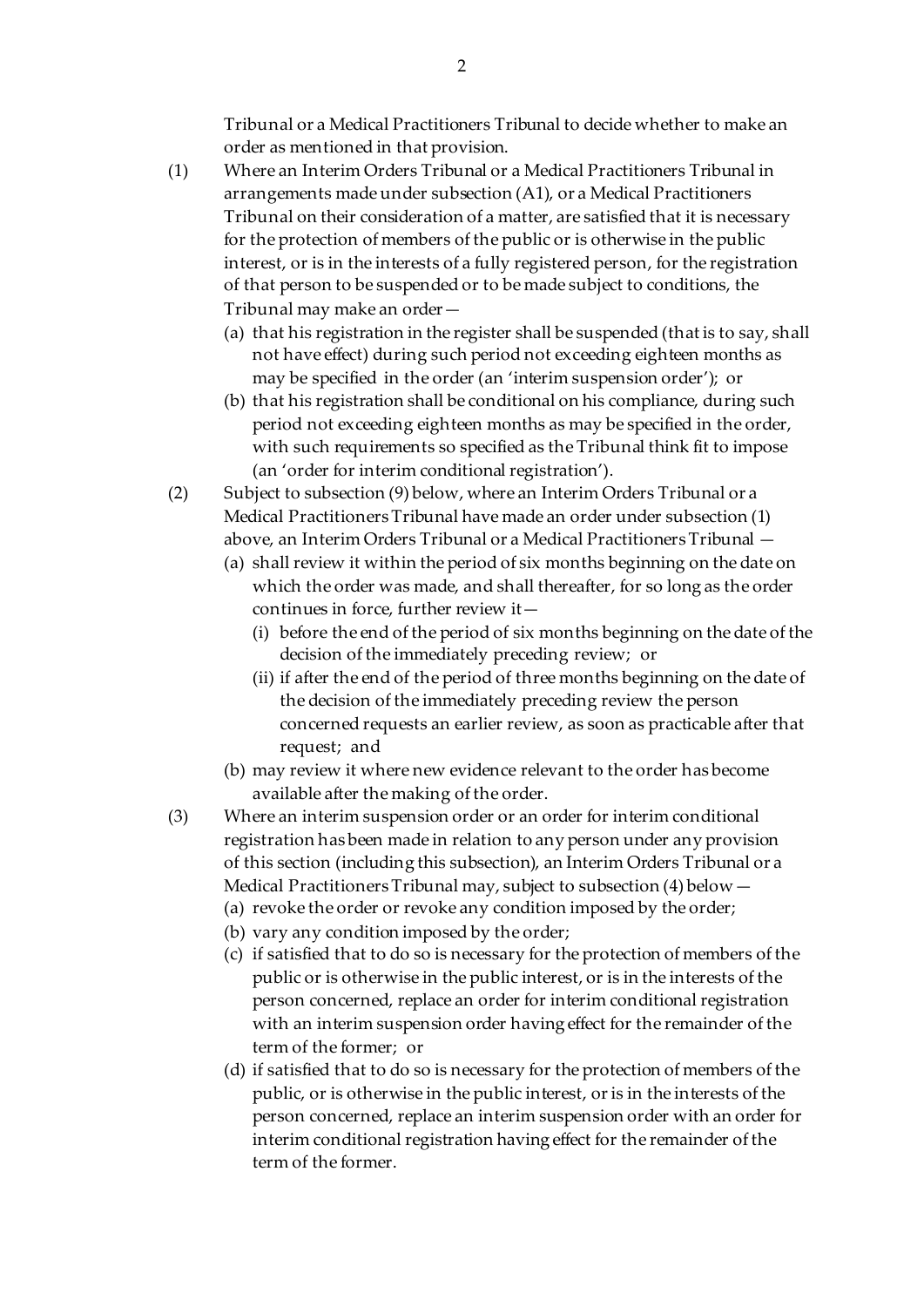- (3A) Where an Interim Orders Tribunal or a Medical Practitioners Tribunal have yet to hold a hearing to consider a case in which they would have the power to make an order under subsection (3) above, but the person concerned and the General Council have already agreed in writing to the terms of such an order—
	- (a) the Tribunal, on considering the matter on the papers, or the chair of the Tribunal, on doing so instead of the Tribunal, may make an order on the agreed terms; or
	- (b) if the Tribunal or chair (as the case may be) acting under paragraph (a) determines that the Tribunal should hold a hearing to consider the matter, the MPTS must arrange for a hearing of the Tribunal for that purpose.
- (3B) An order made under subsection  $(3A)(a)$  by a Tribunal or the chair of a Tribunal is to be treated for the purposes of this Act as if it had been made by the Tribunal under subsection (3).
- (4) No order under subsection (1) or (3)(b) to (d) above shall be made by a Tribunal in respect of any person unless he has been afforded an opportunity of appearing before the Tribunal and being heard on the question of whether such an order should be made in his case.
- (5) If an order is made under any provision of this section, the MPTS shall without delay serve a notification of the order on the person to whose registration it relates.
- (6) The General Council may apply to the relevant court for an order made by an Interim Orders Tribunal or a Medical Practitioners Tribunal under subsection (1) or (3) above to be extended, and may apply again for further extensions.
- (7) On such an application the relevant court may extend (or further extend) for up to 12 months the period for which the order has effect.
- (8) Any reference in this section to an interim suspension order, or to an order for interim conditional registration, includes a reference to such an order as so extended.
- (9) For the purposes of subsection (2) above the first review after the relevant court's extension of an order made by [an Interim Orders Tribunal or a Medical Practitioners Tribunal or after a replacement order made by an Interim Orders Tribunal or a Medical Practitioners Tribunal under subsection  $(3)(c)$  or  $(d)$  above shall take place —
	- (a) if the order (or the order which has been replaced) had not been reviewed at all under subsection (2), within the period of six months beginning on the date on which the relevant court ordered the extension or on which a replacement order under subsection (3)(c) or (d) was made; and
	- (b) if it had been reviewed under the provision, within the period of three months beginning on that date.
- (10) Where an order has effect under any provision of this section, the relevant court may—
	- (a) in the case of an interim suspension order, terminate the suspension;
	- (b) in the case of an order for interim conditional registration, revoke or vary any condition imposed by the order;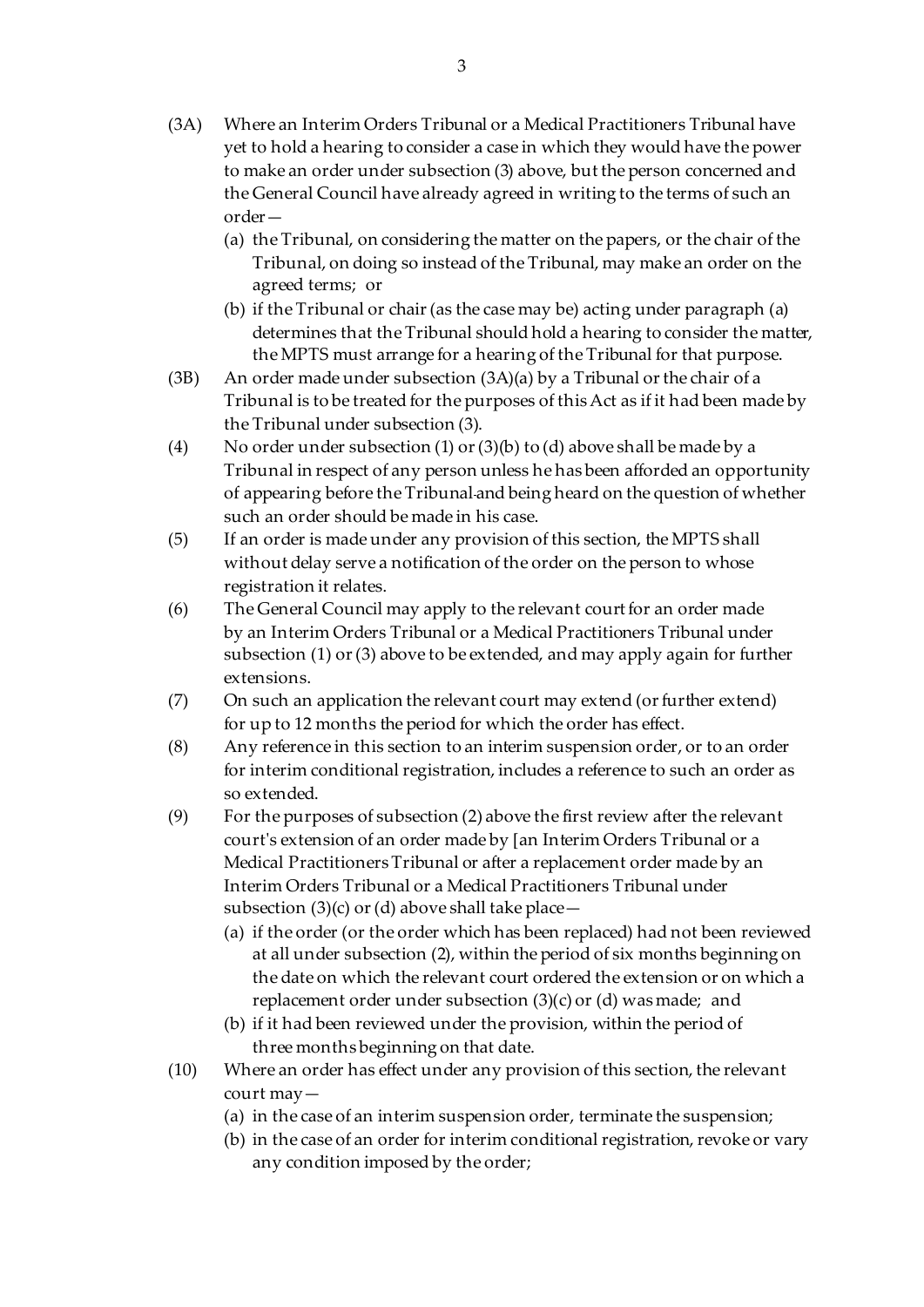- (c) in either case, substitute for the period specified in the order (or in the order extending it) some other period which could have been specified in the order when it was made (or in the order extending it), and the decision of the relevant court under any application under this subsection shall be final.
- (11) Except as provided in subsection (12) below, while a person's registration in the register is suspended by virtue of an interim suspension order under this section he shall be treated as not being registered in the register notwithstanding that his name still appears in the register.
- (12) Notwithstanding subsection (11) above, sections 31A, 35C to 35E and 39 above shall continue to apply to a person whose registration in the register is suspended.
- (13) This section applies to a provisionally registered person whether or not the circumstances are such that he falls within the meaning in this Act of the expression 'fully registered person'.
- (14) In this section 'the relevant court' has the same meaning as in section 40(5) above."

[3] Under section 41A(1) of the 1983 Act, the IOT can, where it is satisfied that it is necessary for the protection of members of the public or is otherwise in the public interest or the medical practitioner's own interest, make an order for the medical practitioner's registration to be suspended or restricted by way of conditions. In the present case the IOT imposed the maximum period permitted for an interim order, 18 months (section 41(1)(b)). The reason given for this was "because of the time required for completion of the GMC investigation and refer to a Medical Practitioners Tribunal, if it is decided this is appropriate".<sup>1</sup> In 2020 the petitioner sought an extension from the court for the maximum period that the court is empowered to grant, 12 months (section 41A(7)). That was granted by interlocutor of this court on 9 September 2020. In the present petition the petitioner again seeks from the court the maximum extension permissible.

[4] The reason advanced by senior counsel for the petitioner in justification of the orders sought in the petition were as a matter of pleading to be found in paragraph 9 of the

 $\overline{a}$ <sup>1</sup> See Number 6/1/5 of process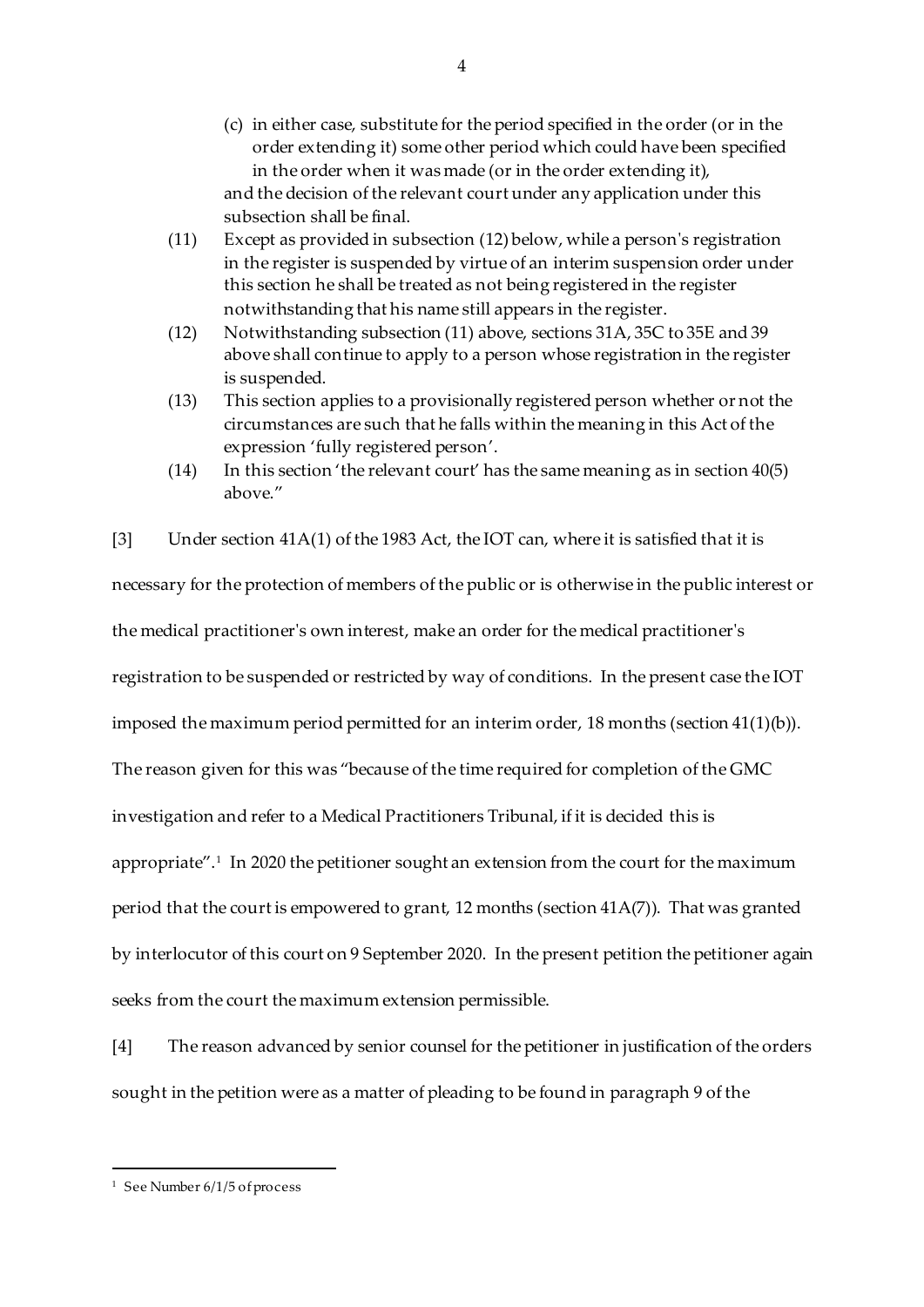petition.<sup>2</sup> These were adhered to, essentially without elaboration, in submission. It was said that there may be impairment of the respondent's fitness to practise which may adversely affect the public interest. It was submitted that balancing the respondent's interests and the interests of the public, an interim conditions order remained necessary. A reasonable and properly informed member of the public would, in the light of the concerns, be surprised and offended were they to learn that the respondent had been permitted to return to unrestricted practice whilst the regulatory proceedings remain on-going. Public confidence in the profession may be seriously undermined if the respondent was allowed to return to unrestricted practice before the conclusion of the regulatory proceedings. While the interim order restricted the respondent's ability to practice medicine, the interim conditions order was a proportionate response because making no order would fail to maintain public confidence in the profession and the current conditions were a measurable, workable and an enforceable means of addressing the risks identified. In that regard no issue had been identified as regards the effective operation of the conditions presently imposed. In the circumstances the council sought an extension of the interim conditions order for a period of 12 months, from 15 October 2021 to 15 October 2022.

[5] Counsel for the respondent, in answer, initially informed the court that there was no reported Scottish authority dealing with an application under section 47A(7) of the Act, but that applicable principles were authoritatively determined by the Court of Appeal of England and Wales in the judgement of Arden LJ (as she then was) in *GMC* v *Hiew*. 3 I interject to record that senior counsel for the petitioners took no issue with the immediately foregoing propositions.

 $\overline{a}$ 

<sup>2</sup> Petition as adjusted 22/10/2021

<sup>3</sup> [2007] 1 WLR 2007 at paras [26]-[33]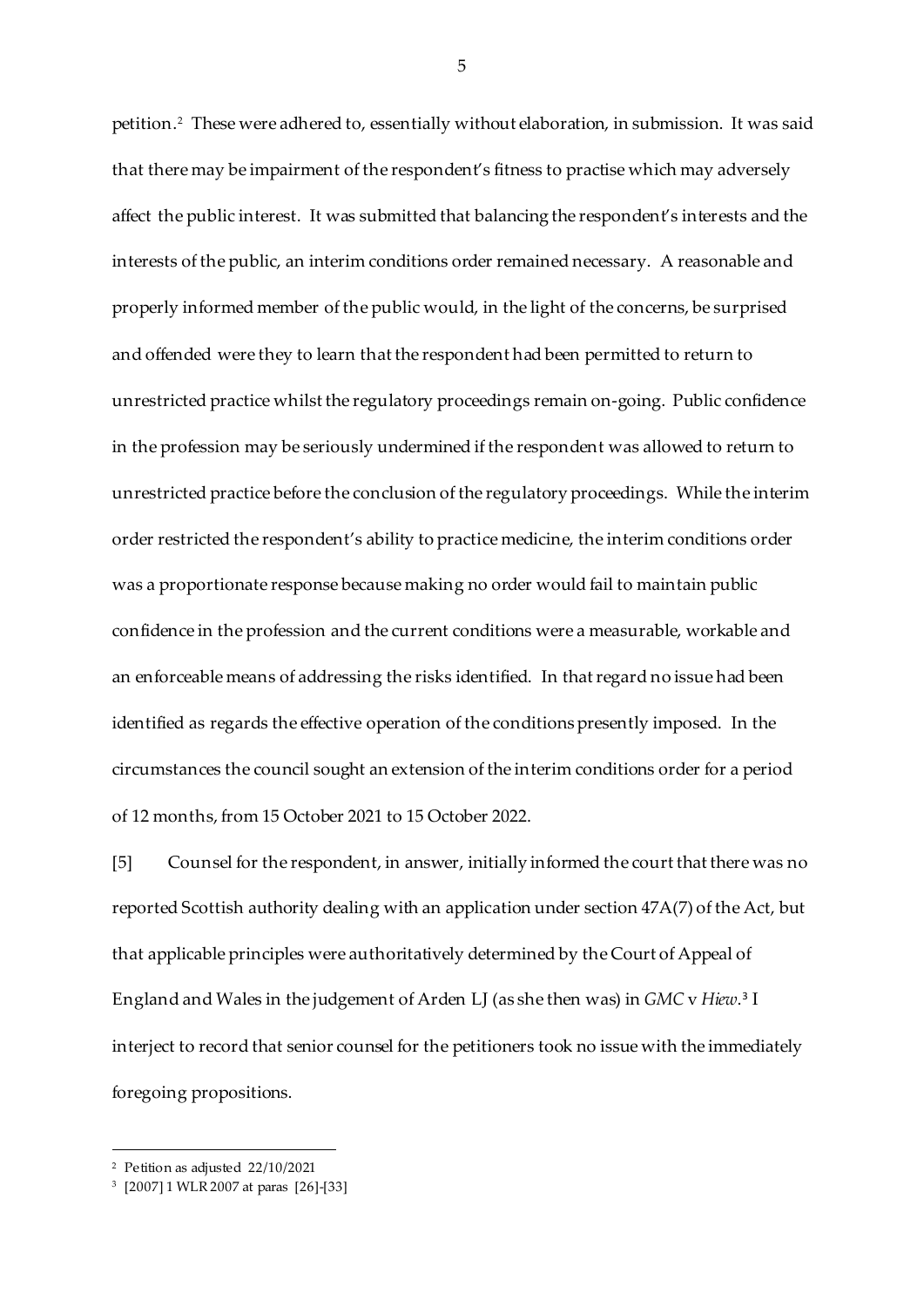[6] Counsel then advanced on the foregoing authority five propositions he submitted were derived from the decision of the English court and said to be equally applicable in a Scots court determining an application under section 47A(7) of the Act. These were: (a) The court is not exercising a review function but rather acts as a primary decision maker; (b) The criteria for the exercise by the court of its power is the same as for the original interim order, namely the protection of the public interest; (c) The onus of satisfying the court that the criteria are met falls on the petitioner; (d) The court requires to reach its decision on the basis of the evidence on the application, which will include evidence as to the opinion of the petitioner as to the need for an interim order; (e) The court is not bound to follow that opinion, nor defer to it, but rather should give such weight to it as in the circumstances of the case it thinks fit.

[7] Applying these propositions counsel's submission was that the petitioner had produced no evidence of the kind required (see paras [29] and [32] of *Hiew* (*supra*)) notwithstanding an onus resting on the petitioner to demonstrate the necessity and proportionality of the conditions which it seeks to have imposed upon the respondent for a further period of 12 months. The petitioner's articulation of those issues was said to be restricted to matters averred in paragraph 9 of the petition, and solely on that basis the petitioner's application ought to fail. On this chapter of his submission counsel further observed that the petitioner failed to set forth clear and cogent reasons justifying the imposition of conditions upon the respondent for a further 12 months.

[8] Developing this further counsel observed that as a matter of pleading the petitioners' position was that "Public confidence in the profession may be seriously undermined if the respondent was allowed to return to unrestricted practice before the conclusion of the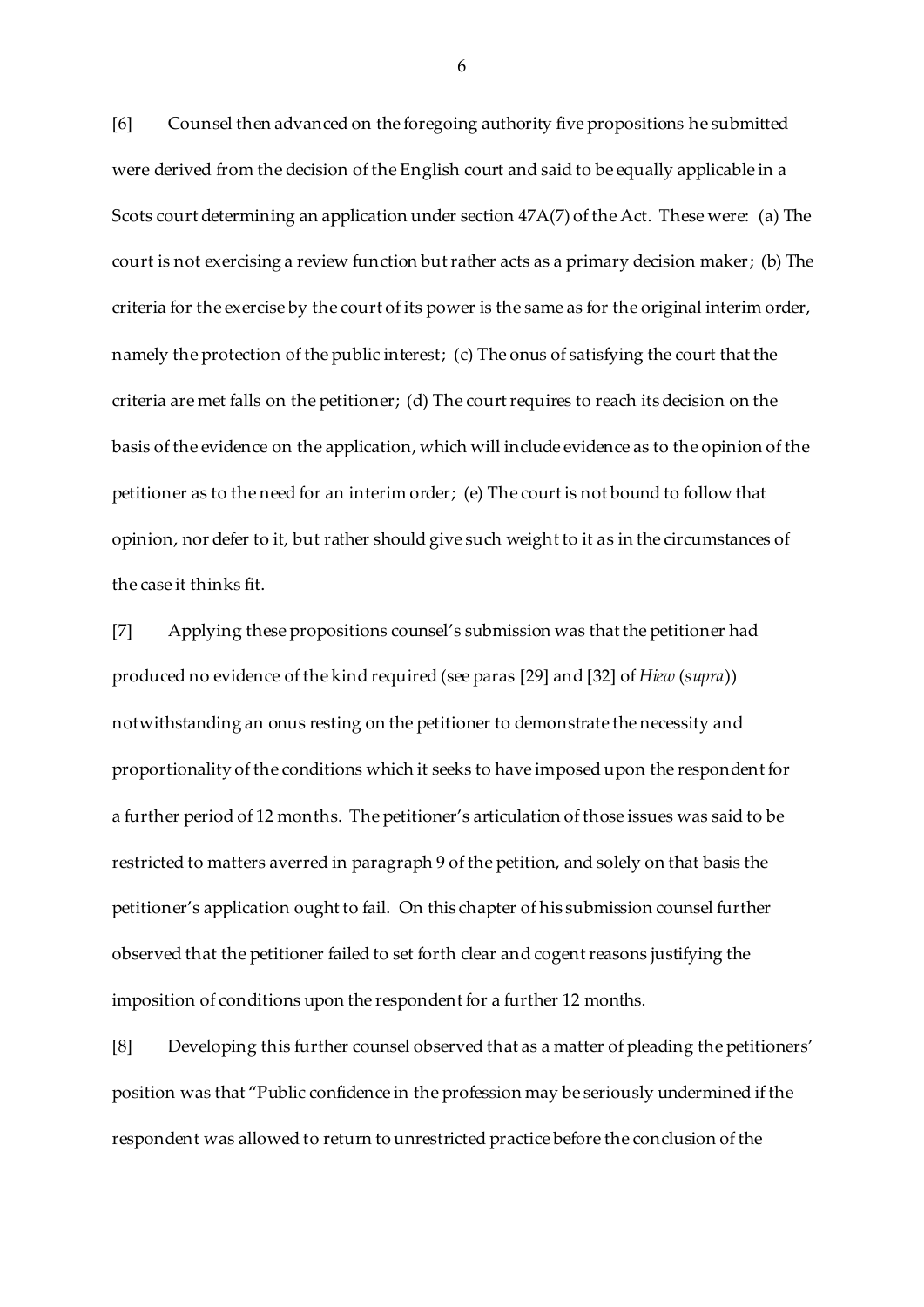regulatory proceedings…….". 4 In its own guidance the petitioners describe an issue for consideration for the imposition of an interim order as follows: "Whether public confidence in the medical profession is likely to be seriously damaged if the doctor continues to hold unrestricted registration during the relevant period." <sup>5</sup> It followed that the petitioners had applied the wrong test when considering the issue of extension of restrictions on practice.

[9] In relation to proportionality the submission was that it was necessary for the petitioners to carry out a balancing exercise between the likelihood of damage to public confidence on the one hand, and the impact on or prejudice to the practitioner on the other. The petition, it was said, failed to carry out this exercise. Whilst the petitioners acknowledged that the conditions imposed affected the respondent's ability to practice medicine, the financial and reputational prejudice to the respondent, details of which were set forth in an affidavit by the respondent,<sup>6</sup> were not explored in the petitioners' case. An assessment of proportionality could not have been carried out without the petitioner s identifying and taking those matters into account.

[10] The last part of the substantive argument for the respondent related to delay in advancing the petitioners case. Delay was used both as a factor in relation to the argument advanced relative to the proportionality exercise and as a standalone argument. It was submitted that on the petitioners own time estimate it would take 3½ years to conclude investigation and complete any tribunal hearing following therefrom. There was said to be an absence of any cogent evidence explaining and justifying such delay. Further, there was said to be an obligation incumbent upon the petitioners to provide all information relative

 $\overline{a}$ 

<sup>4</sup> Petition (as adjusted 22.10.21) at paragraph 9

<sup>5</sup> Paragraph 24b of GMC Guidance

<sup>6</sup> Number 7/16 of process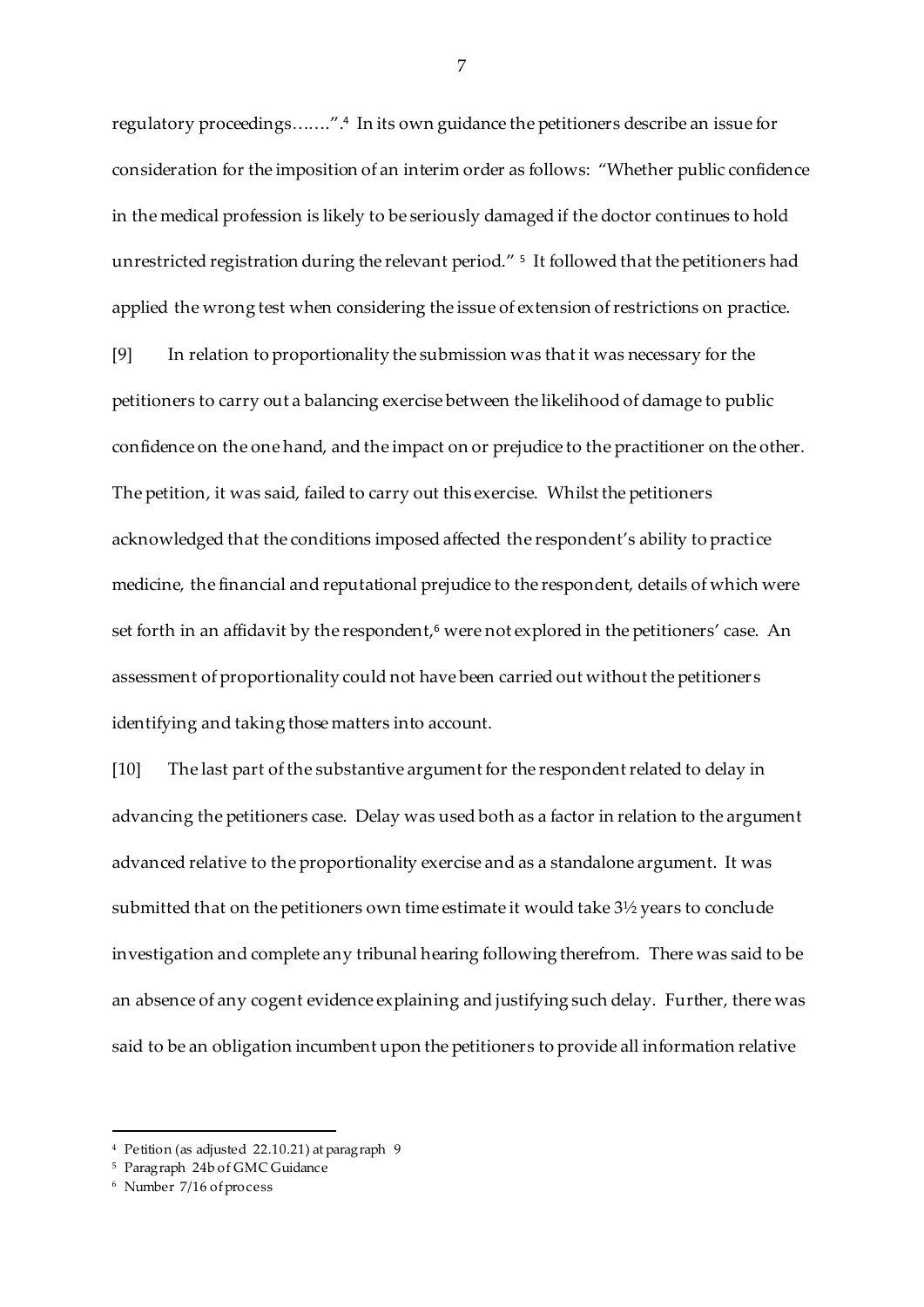to the delay whether or not that information was supportive of the case for an extension of restrictions.

#### **Conclusions**

[11] The basis upon which the petitioners seek an extension of the period during which the respondent is subject to restrictions in his practice is set forth in paragraph 9 of the petition. The opening sentence of that paragraph is as follows: "That there may be impairment of the respondent's fitness to practice which may adversely affect the public interest." Thereafter there are averments, albeit stated relatively briefly and in general terms which purport to identify reasons which might cause concerns to the general public if the restrictions imposed upon the respondent did not remain in place. The primary problem is that in the first sentence which I have quoted the petitioners set forth the wrong test which requires to be applied when considering the issue of the need for restrictions on a medical practitioner's licence to practice. As was identified and advanced by counsel for the respondent the petitioners' own guidance in relation to the appropriate test is; "Whether public confidence in the medical profession is likely to be seriously damaged if the doctor continues to hold unrestricted registration during the relevant period." In my view it is tolerably clear as a simple matter of language that the test in the petitioners' guidelines has a higher threshold than that which they stated in their pleadings to be appropriate and which, the court must assume, was applied in consideration of the application to extend the period of restriction. The submission on behalf of the respondent was because of that error the petitioners' application "must fail". I agree with that submission.

[12] My above finding is sufficient to determine the present application in favour of the respondent. I should however, simply as a matter of completeness, indicate that I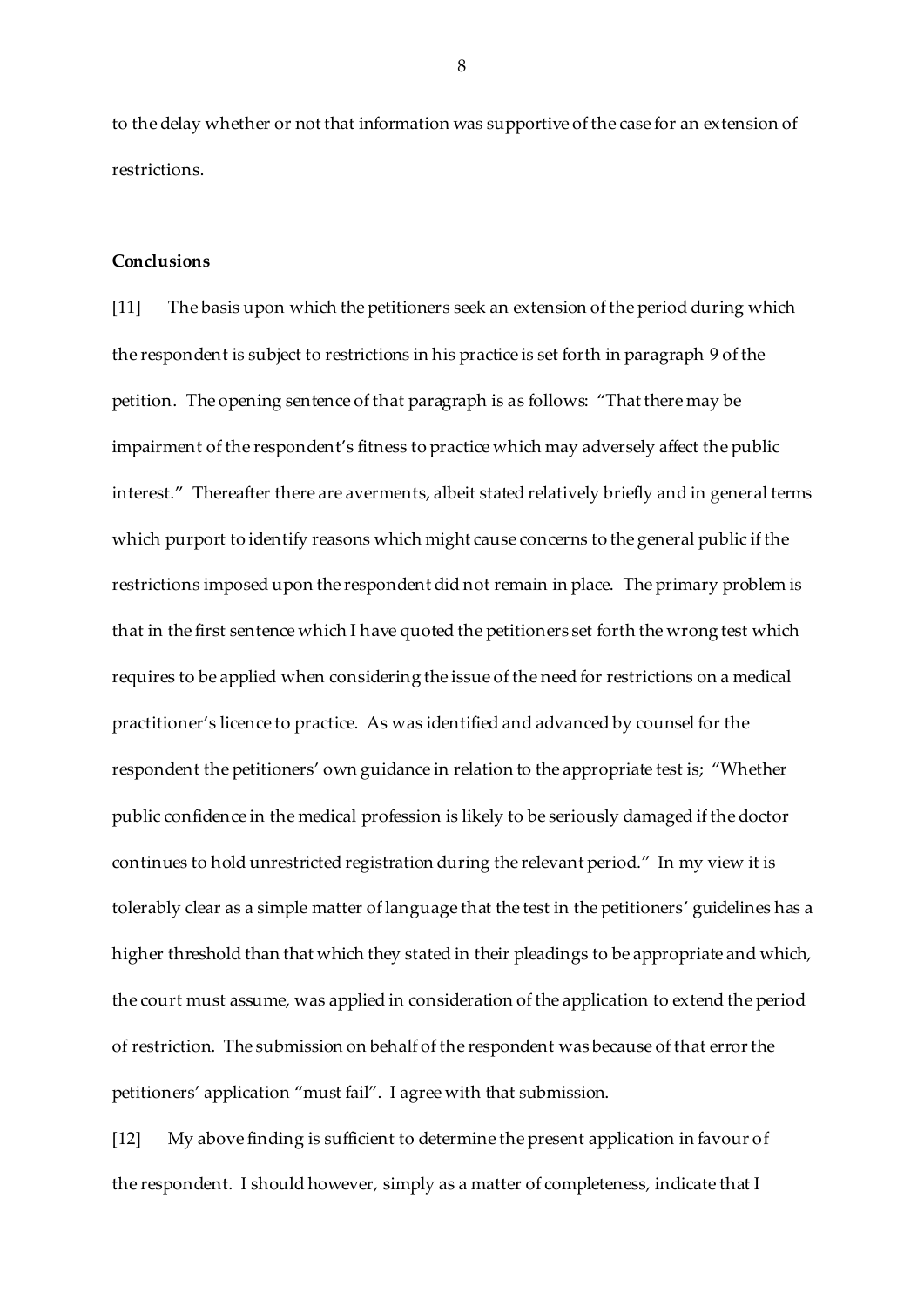considered there was merit in the remainder of the respondent's submissions, with the exception of delay which I will deal with briefly subsequently.

[13] I am satisfied that no clear and cogent reasons for the petitioners' decision were advanced. Counsel for the respondent in his written submission described the reasons provided in the petition as amounting "… to little more than a recital or parroting of general formula." I am bound to state that I recognise some force in that categorisation. In the pleadings I can determine no attempt to relate any of the factual material arising out of the respondent's case to the test, albeit the test they advanced was the incorrect one, with which it was necessary to engage in determining the question of whether or not an extension of time was justified. An inevitable result of such failure to engage was that there was no real attempt to properly evaluate as to whether or not the extension sought was proportionate. The averments and supporting submission amounted, in my view, to no more than an assertion that an extension of the period of restriction was a necessary and proportionate step to take.

[14] The one area where, had it remained a live issue, I would not have preferred the respondent's position was in relation to delay. It is correct that in chronological terms the investigation into the respondent has been lengthy, counsel for the respondent put forward a period of 3½ years and I did not understand that to be challenged by senior counsel for the petitioner. I do however consider that the period must be placed in context. That context is, first, the fact that a significant proportion of the whole period has been during the Covid pandemic. Whilst I accept that it is difficult to determine how much of a given delay was a direct result of restrictions necessitated by regulatory provision enforced during the Covid pandemic I am prepared to accept even as a matter of generality that this feature occasioned some delay. The second factor is that there has been a police investigation into the